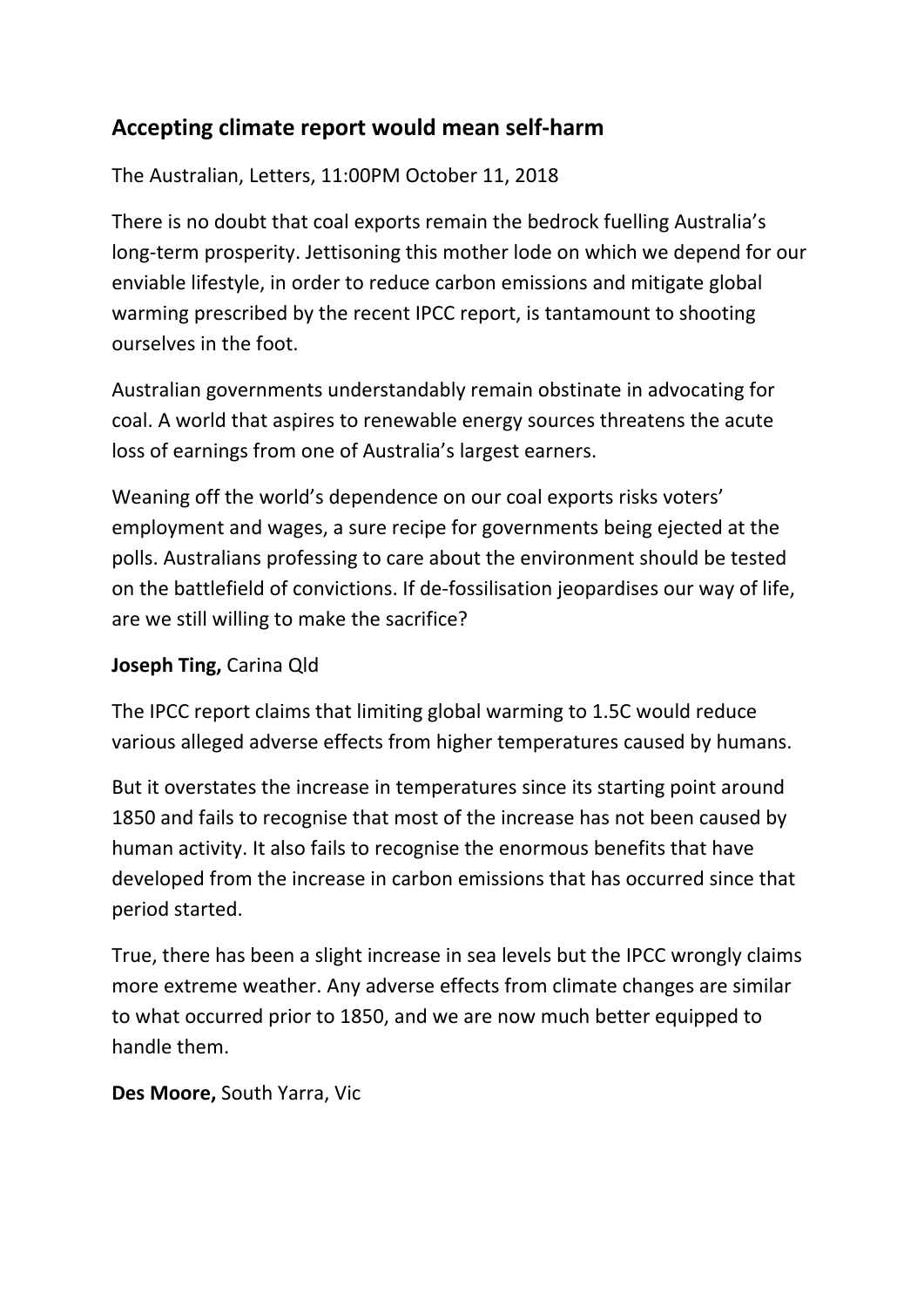I am dismayed at the failures in elementary science reporting in the IPCC's latest effort. It wrongly claims the rate of rise in global temperatures since 1970 are human-driven and far exceed changes of the past 7000 years. If the key graph — as reproduced in The Australian (9/10) — had included available historic data from 1850, and if observed and model data had been plotted with comparable smoothing instead of artistic fuzz, it would have been obvious that the largely non-anthropogenic temperature increase in 1910-50 is comparable with the alleged anthropogenic increase in 1975-2000. Second, two decreasing trends in 1880-1910 and 1950-75 would be obvious and demand comment. Third, the slowdown (or pause) post-2000 that has been subject of much discussion in top journals, would be recognisable.

These features, along with the significance of natural cycles of past centuries and millennia, are subject of many peer-reviewed papers of the past five years, and the consensus from such studies is that the anthropogenic contribution to climate change is a fraction (10-50 per cent) of that claimed by the IPCC. This potentially makes huge changes to the slew of alarming predictions.

As scientists, we should be weighing up these contrasting viewpoints; refusal to acknowledge or reference such discussions would rank as a fail in an undergraduate essay.

**Michael Asten,** professor of geophysics, Hawthorn, Vic

Now that a wind farm chief urges tighter rules (11/10) following confirmation that wind turbine noise may indeed be harmful, perhaps we can turn to the issue of mental health problems associated with these machines — the delusions they create in the minds of otherwise rational people who think we can power the nation with unpredictable bursts of electricity backed up by batteries.

Unlike the noise, this problem afflicts people everywhere, even if they have never heard a turbine swishing its way on to the subsidy gravy train. But the solution is the same in both cases  $-$  remove the cause and the problem goes away.

## **Doug Hurst,** Chapman, ACT